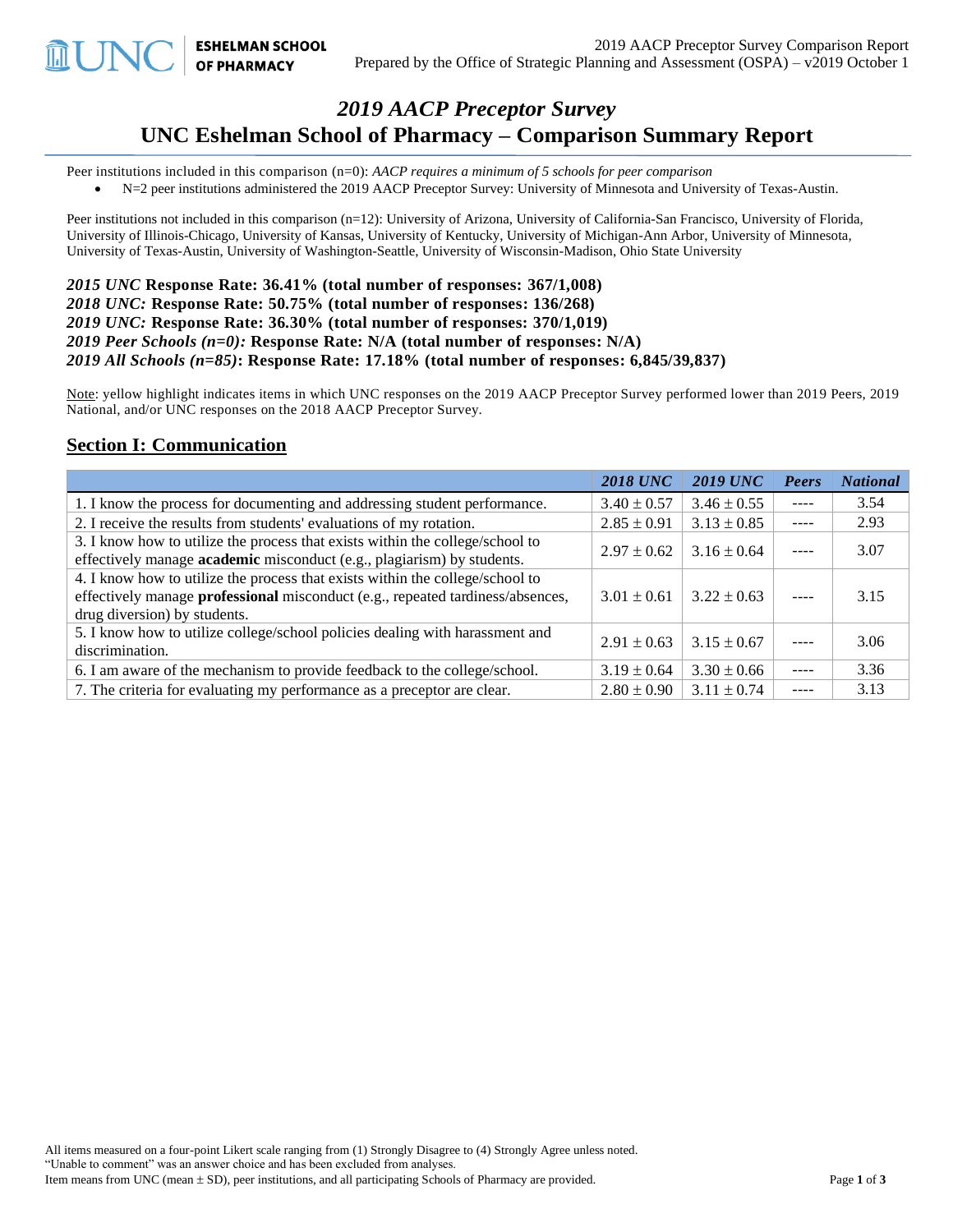#### **Section II: Curriculum**

**血UN** 

|                                                                                                                                                               | <b>2018 UNC</b> | <b>2019 UNC</b> | <b>Peers</b> | <b>National</b> |
|---------------------------------------------------------------------------------------------------------------------------------------------------------------|-----------------|-----------------|--------------|-----------------|
| 8. The specific learning expectations for the student have been clearly defined for<br>my rotation(s).                                                        | $3.25 \pm 0.66$ | $3.35 \pm 0.59$ | ----         | 3.45            |
| 9. The assessment tools provided to me for my site are suitable for measuring<br>student performance.                                                         | $3.15 \pm 0.64$ | $3.24 \pm 0.65$ | ----         | 3.32            |
| 10. I know how to use the assessment tools provided to measure student<br>performance.                                                                        | $3.27 \pm 0.53$ | $3.36 \pm 0.59$ | ----         | 3.44            |
| <b>Domain 1: Foundational Knowledge</b>                                                                                                                       |                 |                 |              |                 |
| 11. Apply knowledge from the foundational pharmaceutical and biomedical<br>sciences to the provision of patient care.                                         | $3.26 \pm 0.65$ | $3.35 \pm 0.57$ | $---$        | 3.31            |
| 12. Apply knowledge from the clinical sciences to the provision of patient care.                                                                              | $3.28 \pm 0.63$ | $3.38 \pm 0.57$ | ----         | 3.31            |
| 13. Evaluate scientific literature.+                                                                                                                          | $3.27 \pm 0.62$ | $3.34 \pm 0.59$ | ----         | 3.20            |
| <b>Domain 2: Essentials for Practice</b>                                                                                                                      |                 |                 |              |                 |
| 14. Provide medication expertise as part of patient-centered care.                                                                                            | $3.32 \pm 0.57$ | $3.38 \pm 0.59$ | ----         | 3.32            |
| 15. Optimize the safety and efficacy of medication use systems (e.g., dispensing,<br>administration, effects monitoring) to manage patient healthcare needs.+ | $3.26 \pm 0.59$ | $3.32 \pm 0.57$ | ----         | 3.23            |
| 16. Design strategies to manage chronic disease and improve health and<br>wellness.                                                                           | $3.30 \pm 0.58$ | $3.37 \pm 0.54$ | ----         | 3.22            |
| 17. Assess the health needs of a given patient population.                                                                                                    | $3.22 \pm 0.63$ | $3.30 \pm 0.58$ | ----         | 3.20            |
| 18. Provide patient-centered care based on evidence-based practices.                                                                                          | $3.34 \pm 0.59$ | $3.40 \pm 0.56$ | $---$        | 3.29            |
| Domain 3: Approach to Practice and Care                                                                                                                       |                 |                 |              |                 |
| 19. Design, implement and evaluate viable solutions to patient care problems.                                                                                 | $3.24 \pm 0.59$ | $3.31 \pm 0.57$ | $\cdots$     | 3.22            |
| 20. Use effective strategies to educate patients, healthcare professionals and<br>caregivers to improve patient care.                                         | $3.35 \pm 0.59$ | $3.38 \pm 0.57$ | $\cdots$     | 3.30            |
| 21. Advocate for the patient's best interest.                                                                                                                 | $3.32 \pm 0.54$ | $3.34 \pm 0.57$ | $---$        | 3.27            |
| 22. Engage as a member of an interprofessional healthcare team.+                                                                                              | $3.35 \pm 0.52$ | $3.41 \pm 0.58$ | $---$        | 3.33            |
| 23. Identify cultural disparities in healthcare.                                                                                                              | $3.16 \pm 0.56$ | $3.20 \pm 0.60$ | ----         | 3.02            |
| 24. Recognize and address cultural disparities in access to and delivery of health<br>care.                                                                   | $3.17 \pm 0.56$ | $3.19 \pm 0.62$ | $---$        | 3.00            |
| 25. Effectively communicate (verbal, non-verbal, written) when interacting with<br>individuals, groups and organizations.                                     | $3.32 \pm 0.53$ | $3.36 \pm 0.56$ | ----         | 3.33            |
| <b>Domain 4: Personal and Professional Development</b>                                                                                                        |                 |                 |              |                 |
| 26. Examine and reflect on how their behavior and choices affect their personal<br>and professional growth.                                                   | $3.18 \pm 0.60$ | $3.25 \pm 0.64$ | $---$        | 3.22            |
| 27. Accept responsibility for creating and achieving shared goals.                                                                                            | $3.22 \pm 0.60$ | $3.26 \pm 0.60$ | ----         | 3.26            |
| 28. Develop new ideas and approaches to practice.                                                                                                             | $3.21 \pm 0.58$ | $3.19 \pm 0.64$ | ----         | 3.15            |
| 29. Act in a manner consistent with the trust given to pharmacists by patients,<br>other healthcare providers and society.                                    | $3.38 \pm 0.54$ | $3.43 \pm 0.53$ | ----         | 3.40            |

<sup>+</sup>2015 AACP Preceptor Survey item aligned in content using modified language compared to 2018 AACP Preceptor Survey item.

### **Section III: Resources/Support**

|                                                                                                                                                      | <b>2018 UNC</b> | <b>2019 UNC</b> | Peers | <b>National</b> |
|------------------------------------------------------------------------------------------------------------------------------------------------------|-----------------|-----------------|-------|-----------------|
| 30. I have ongoing contact with the Office of Experiential Education.                                                                                | $2.85 \pm 0.72$ | $3.09 \pm 0.67$ | $---$ | 3.16            |
| 31. I receive needed support from the Office of Experiential Education.                                                                              | $3.06 \pm 0.64$ | $3.24 \pm 0.64$ |       | 3.15            |
| 32. The student-to-preceptor ratios at my site are appropriate to maximize<br>learning.                                                              | $3.12 \pm 0.84$ | $3.29 \pm 0.72$ | ----  | 3.46            |
| 33. The college/school has an effective continuing professional development<br>program for me that is consistent with my preceptor responsibilities. | $2.95 \pm 0.72$ | $3.23 \pm 0.70$ |       | 3.16            |
| 34. There are adequate facilities and resources at the practice site to precept<br>students.                                                         | $3.08 \pm 0.75$ | $3.23 \pm 0.75$ |       | 3.41            |
| 35. The college/school provides me with access to library and educational<br>resources.                                                              | $3.46 \pm 0.60$ | $3.47 \pm 0.60$ |       | 3.08            |

All items measured on a four-point Likert scale ranging from (1) Strongly Disagree to (4) Strongly Agree unless noted. "Unable to comment" was an answer choice and has been excluded from analyses. Item means from UNC (mean  $\pm$  SD), peer institutions, and all participating Schools of Pharmacy are provided. Page 2 of 3